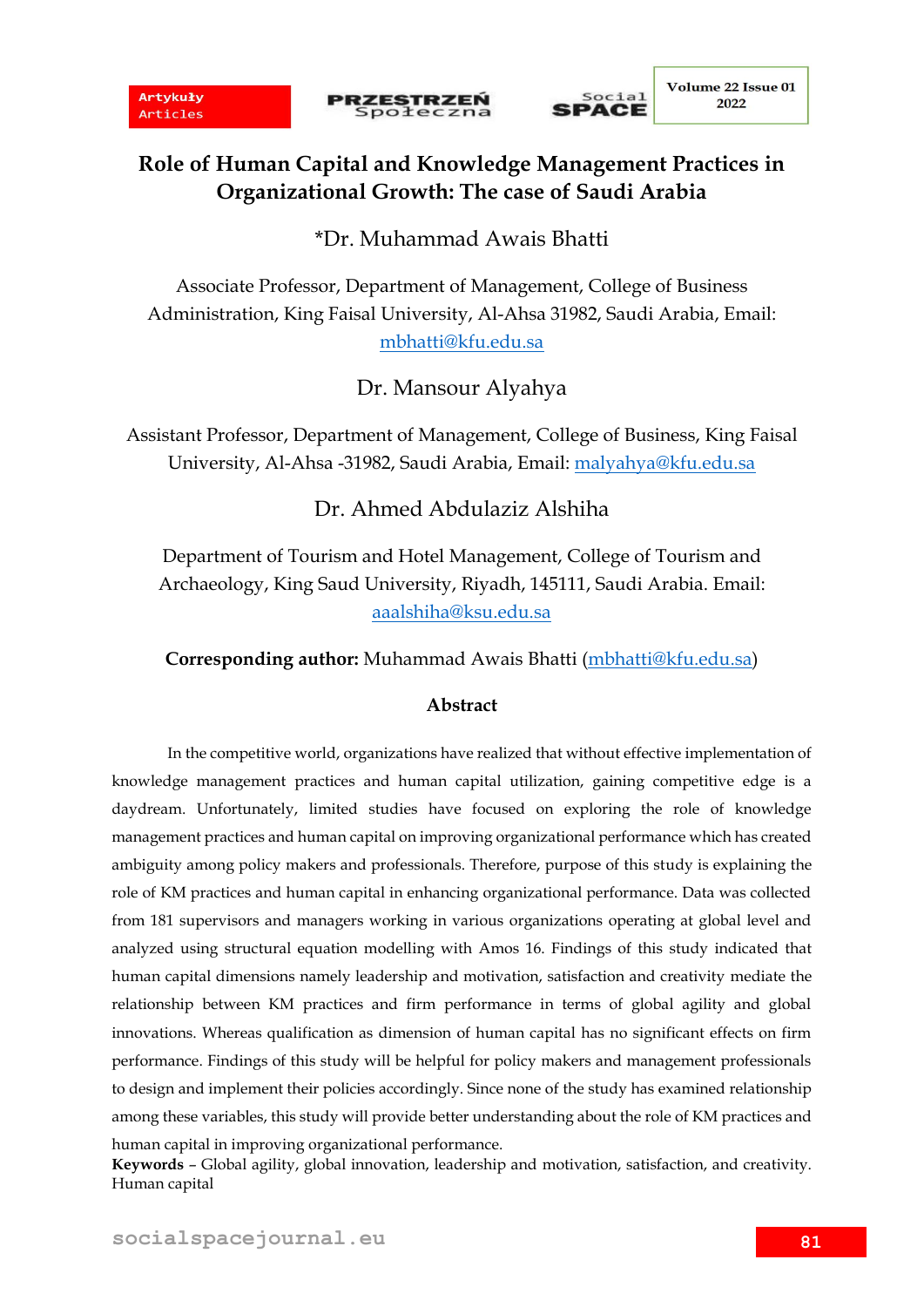### **Introduction**

Knowledge and human capital have been getting much attention from researchers and policy maker since they have realized that knowledge and human capital play critical role in organizational performance. In this regards, Fatemeh et al. (2017) explained that organizational success is based on competitive advantage which can be gained through effective and efficient use of resources which is not possible without reliable human capital strategies and knowledge management practices. In this regard, Ipe (2003) explained that organizations can't perform better without effective implementation of knowledge management system. Omotayo (2015) have highlighted that knowledge is critical element for organization to produce competitive products and services but its not possible without effective management of knowledge.

Zack et al. (2009) argued that knowledge sharing practices helps organization to gain competitive edge in the market. In addition, Fayyaz et al. (2020) suggested that knowledge sharing culture promote motivate employees to be innovative which enhance organizational innovation capacity. Therefore, when organizational enhance innovation capacity, it helps to gain competitive edge which helps organization to improve performance specially when organization is dealing in global environment. In addition, Bontis (1998) explained that human capital which consist of employees knowledge, ability and skills is important element of organizational intellectual asset and without effective implementation of knowledge management practices these skills and abilities cannot be used for organizational development (Sohrabi et al., 2015).

Past research has limited understanding about role of knowledge management practices and human capital in organizational performance. In addition, most of the past studies are still focusing on conceptualization of knowledge management practices and elements of human capital. In this regard, Johanson and Mattsson (2015) suggest that measuring human capital is important task in order to understand the role of human capital in organizational performance. Although Johanson and Mattsson (2015) have developed effective scale to measure human capital but limited studies have empirically tested the role of human capital in organizational performance. In addition, most of the studies have examined the role of knowledge management practices on firm performance but using Johanson and Mattsson (2015)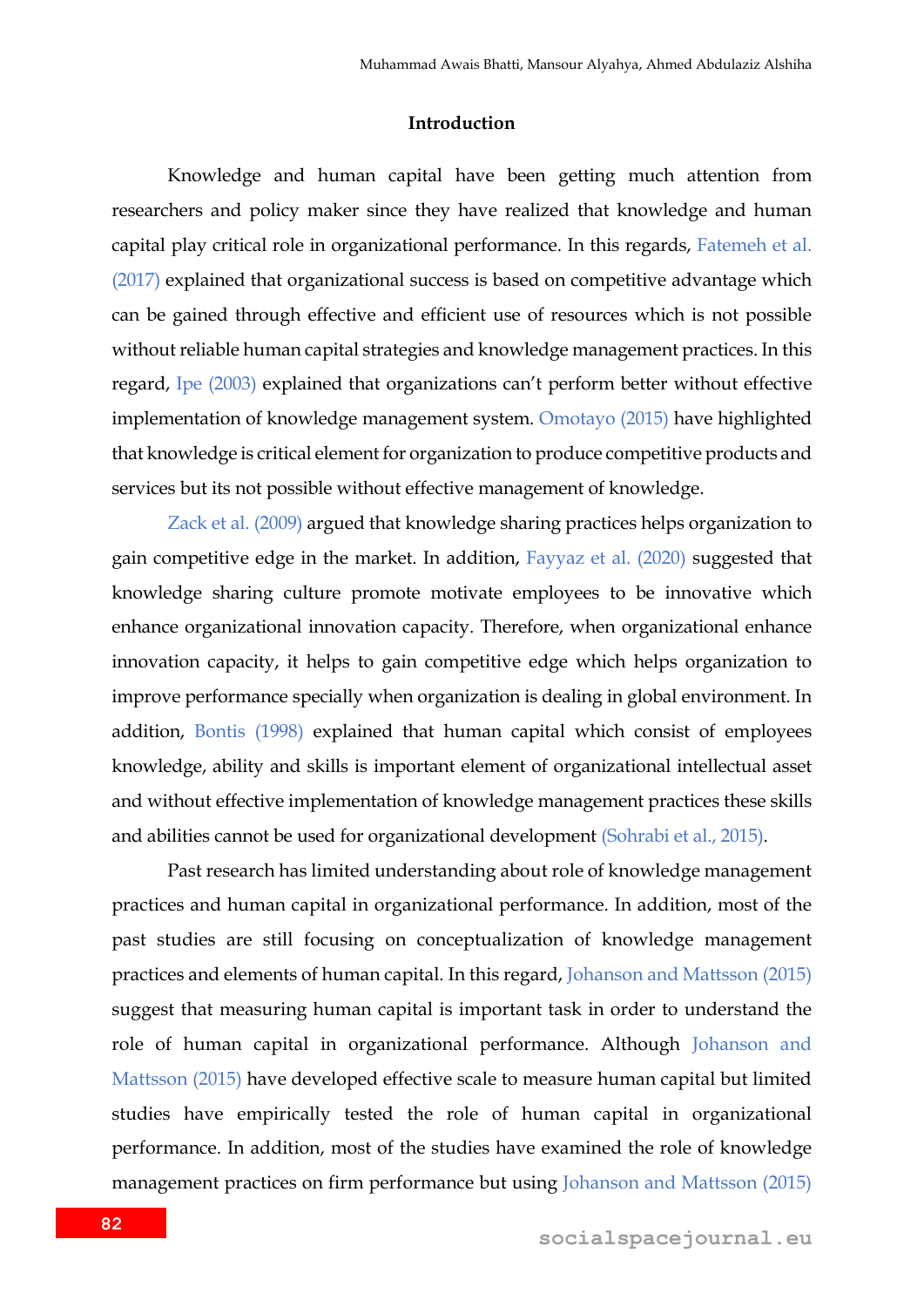scale, none of the study has examine the role of human capital based on knowledge management practices and firm performance.

Sahibzada et al. (2020) have examined knowledge workers productivity as mediator between knowledge management practices and organizational performance whereas in another study of Sahibzada et al. (2020) they have examined the effects of knowledge management process on organizational performance. In addition, Alnachef and Alhajjar (2017) has examined the direct impact of human capital on organizational performance but limited studies Rezaei et al. (2021) have examined the mediating role of human capital Therefore, purpose of this study is to empirically examine the mediating role of human capital in relationship between knowledge management practices and organizational performance but measurement scales used in these studies are not effective in comparison with the scale developed by Gardner et al. (1993) in which they have proposed 3 dimensions of human capital scale namely leadership and motivation, qualification, satisfaction and creativity. Therefore, current study has used these three dimensions of human capital and test as mediator in relationship between knowledge management practices and organizational performance. In addition, past studies have used organizational performance as single construct whereas current study use two dimensions of organizational performance namely global agility and global innovation. Lastly, none of the study has examined these variables as a model. Therefore, specifically, purpose of this study is to test the mediation role of human capital between knowledge management practices and firm performance in terms of innovation and agility.

### **Literature Review**

Organizations cannot achieve performance targets until employees are not willing to acquire and share their ideas and opinions with peers which is not possible without organizational culture which support knowledge creation and sharing behavior. In this regard, Torabi and El-Den (2017) highlighted that tacit and explicit knowledge develop organizational knowledge and for better organizational performance both types of knowledge are critical. In this situation, organization only need to provide effective environment for employees to share tacit and explicit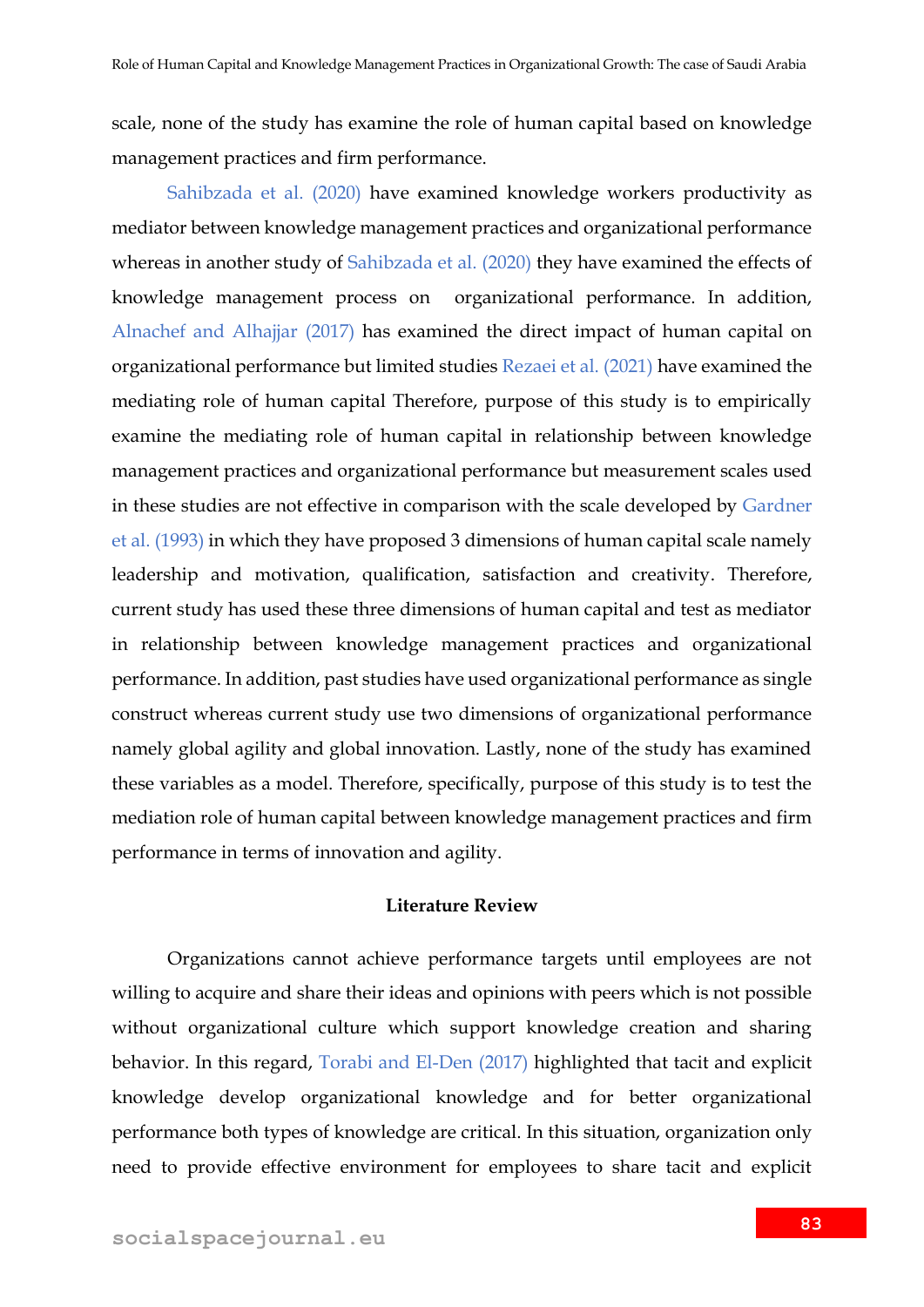knowledge. Rezaei et al. (2021) explained that knowledge sharing is helpful to promote innovation in the organization because knowledge sharing is helpful to present new ideas and learn from others experience.

Employee motivation could be important factor behind knowledge sharing and acquisition which is the responsibility of the leader to motivate the employee to acquire and share the knowledge. If leader is unable to create culture of knowledge acquisition and sharing, employees will be less inclined towards knowledge acquisition and sharing which might negatively influence organizational performance. In this regard, Torabi and El-Den (2017) suggest that when organization motivate employees to work as a team and share the knowledge, it enhance organizational performance. It is important to understand that innovation and agility are important component of organizational performance and without knowledge sharing, acquisition and retention, innovation and agility cannot be enhanced.

Birasnav and Rangnekar (2010) explain that organizations should effectively implement knowledge management practices because its helps organizations to develop human capital and improve organizational performance. In this regard, Sohrabi et al. (2015) pointed out that past research has empirically tested the relationship between knowledge management practices and human capital but these studies are not enough to cover the literature gap since these studies are limited. They further suggest that main objective of knowledge management is to help organization for better performance and gain competitive advantage which is not possible without employee or human capital. In this regard, Rezaei et al. (2021) suggest that knowledge management practices such as knowledge sharing, knowledge creation knowledge acquisition helps organization to gain competitive advantage. In addition, Birasnav and Rangnekar (2010) suggest that organization should explain their employees about importance and benefits of knowledge management practices in enhancing organizational performance but limited research has been done to understand the relationship between knowledge management practices and human capital.

Bontis (1998) explain that knowledge sharing among employees determine the quality and level of human capital in the organization because nature of knowledge transfer to employees helps organizations to develop human capital. In this regard,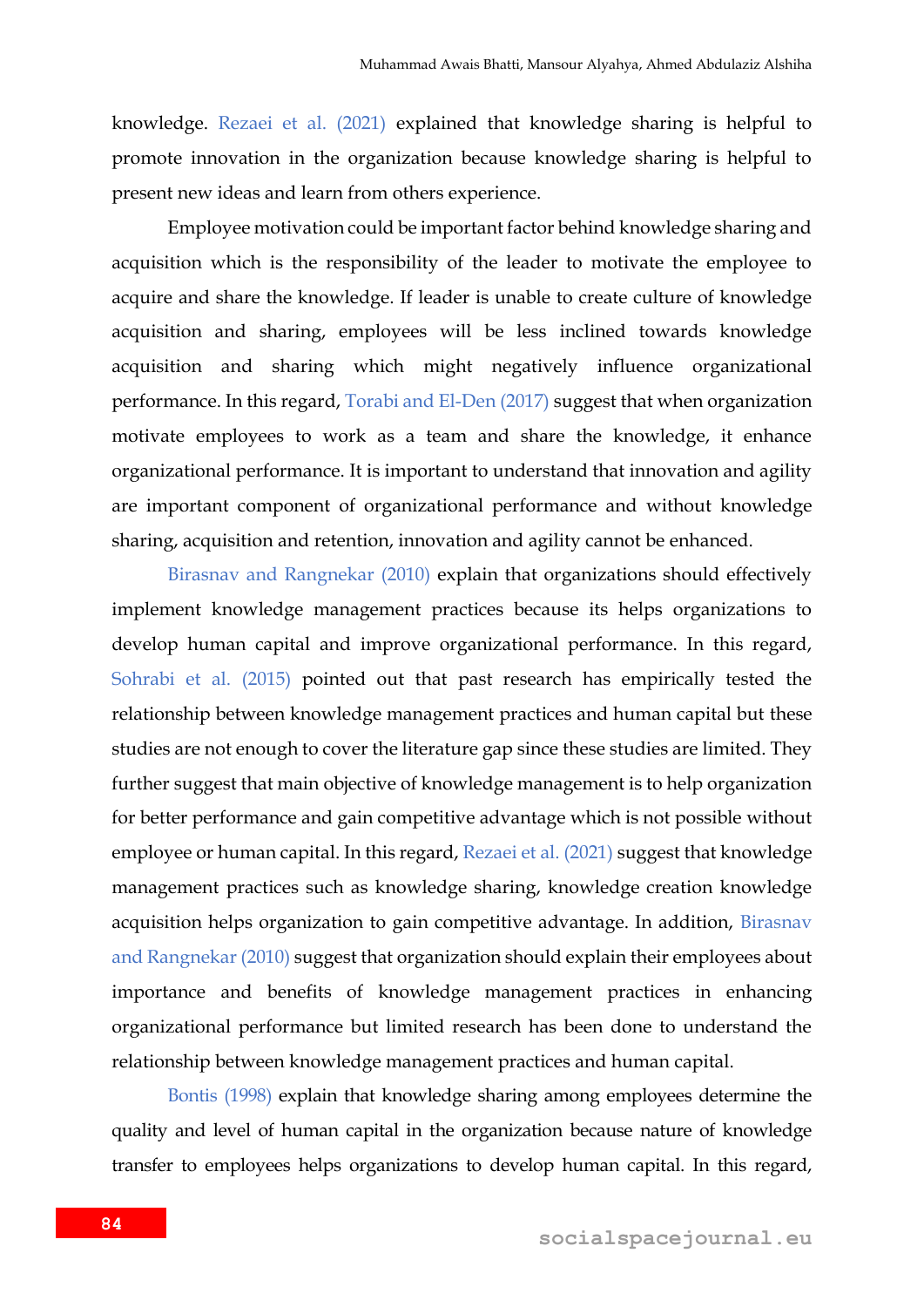Birasnav and Rangnekar (2010) suggest that knowledge usage through creative and innovative skills promote human capital in the organization which means that creativity and innovation is important element of human capital which can be used to develop human capital and knowledge management practices based on creativity and innovation can helps organization to gain competitive advantage in the market. In this regard, Sohrabi et al. (2015) found that knowledge sharing, knowledge creation, knowledge storage and knowledge application positively influence human capital. For example, knowledge is created in the minds and when employees create knowledge, it improves skills and expertise of employees which is helpful to improve job performance.

Huang and Li (2009) explained that knowledge management provide creative environment which helps organization to improve their performance. I. C. Hsu (2008) have highlighted that without effective knowledge management system it's difficult for organization to develop human capital through innovation. In addition, Alshammari (2020) found that human capital and knowledge management positively influence organizational performance through learning culture. Furthermore, Y.-H. Hsu and Fang (2009) reported that knowledge management practices positively influence organizational performance mediated by innovation and intellectual capital. Therefore, based on the above discussion, this study proposed following hypothesis:

### **Hypothesis**

**H1:** Leadership and motivation mediates the relationship between KM practices and global agility.

**H2:** Leadership and motivation mediates the relationship between KM practices and global innovation.

**H3:** Qualification mediates the relationship between KM practices and global agility.

**H4:** Qualification mediates the relationship between KM practices and global innovation.

**H5:** Satisfaction and creativity mediates the relationship between KM practices and global agility.

**H6:** Satisfaction and creativity mediates the relationship between KM practices and global innovation.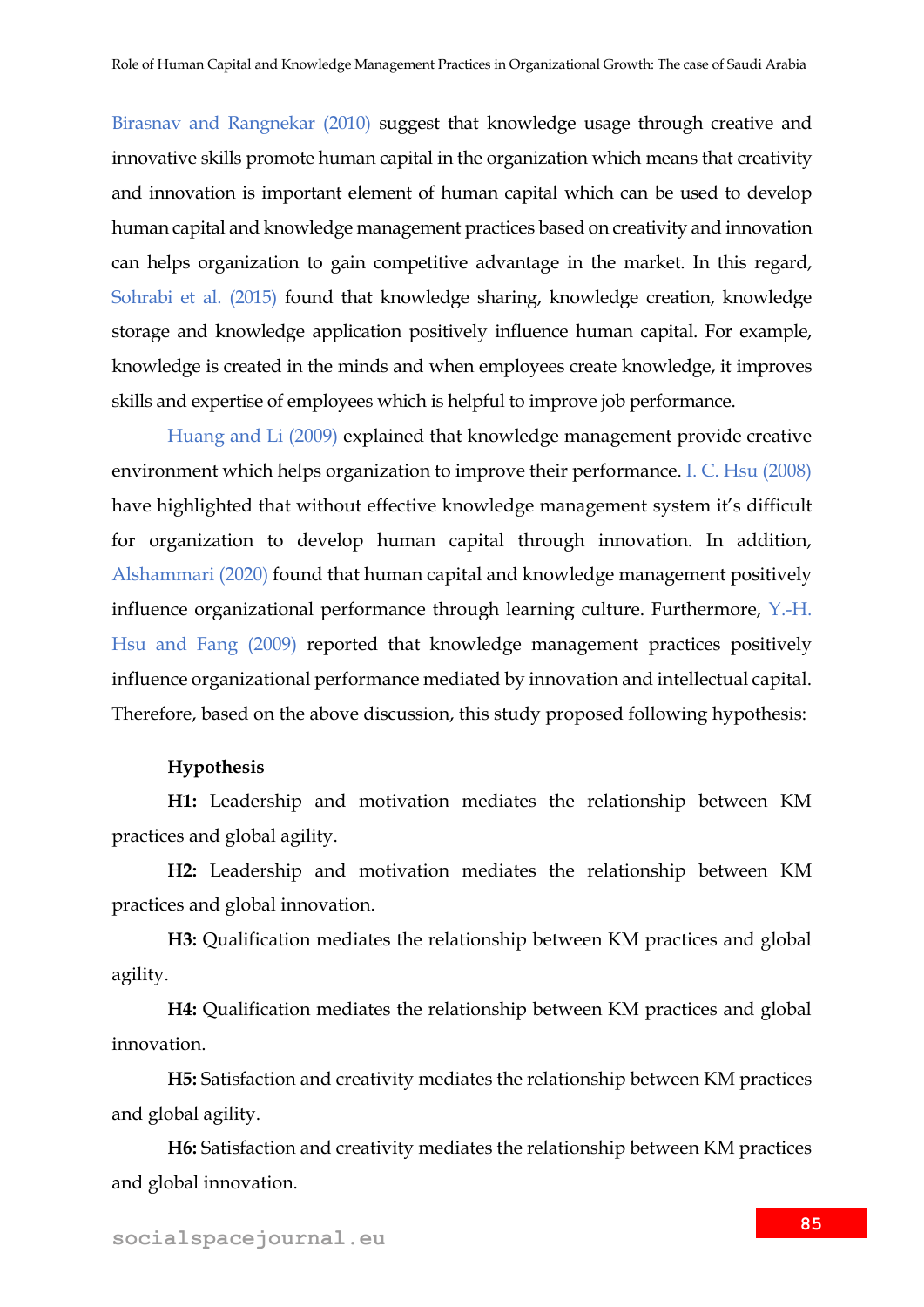

Firm Global Performance

### **Methodology**

Since the study aimed to empirically examined the relationships among knowledge management practices, human capital and organizational performance, questionnaire was used to collect the data. Questionnaire was divided into four sections, in the first section respondents were asked to provide demographic information including gender, age, qualification and number of years' experience. In the second section, respondents were asked to rate knowledge management practices using 5-point likert scale as 1= strongly disagree, 2= agree, 3=neutral, 4= agree and 5= strongly agree. In the third section, respondents were asked to rate human capital dimensions using 5 point likert scale. Human capital dimensions include leadership and motivation, qualification and satisfaction and creativity. In the last section, respondents were asked to rate organizational performance in terms of global agility and global innovation. Unit of analysis was individuals who are working as supervisor or managers in the organizations operating at global level. Structural Equation Modelling (SEM) with Amos 16 was used to analyze the data.

#### **Data Collection**

Stratified random sampling method was used to collect the data from supervisor and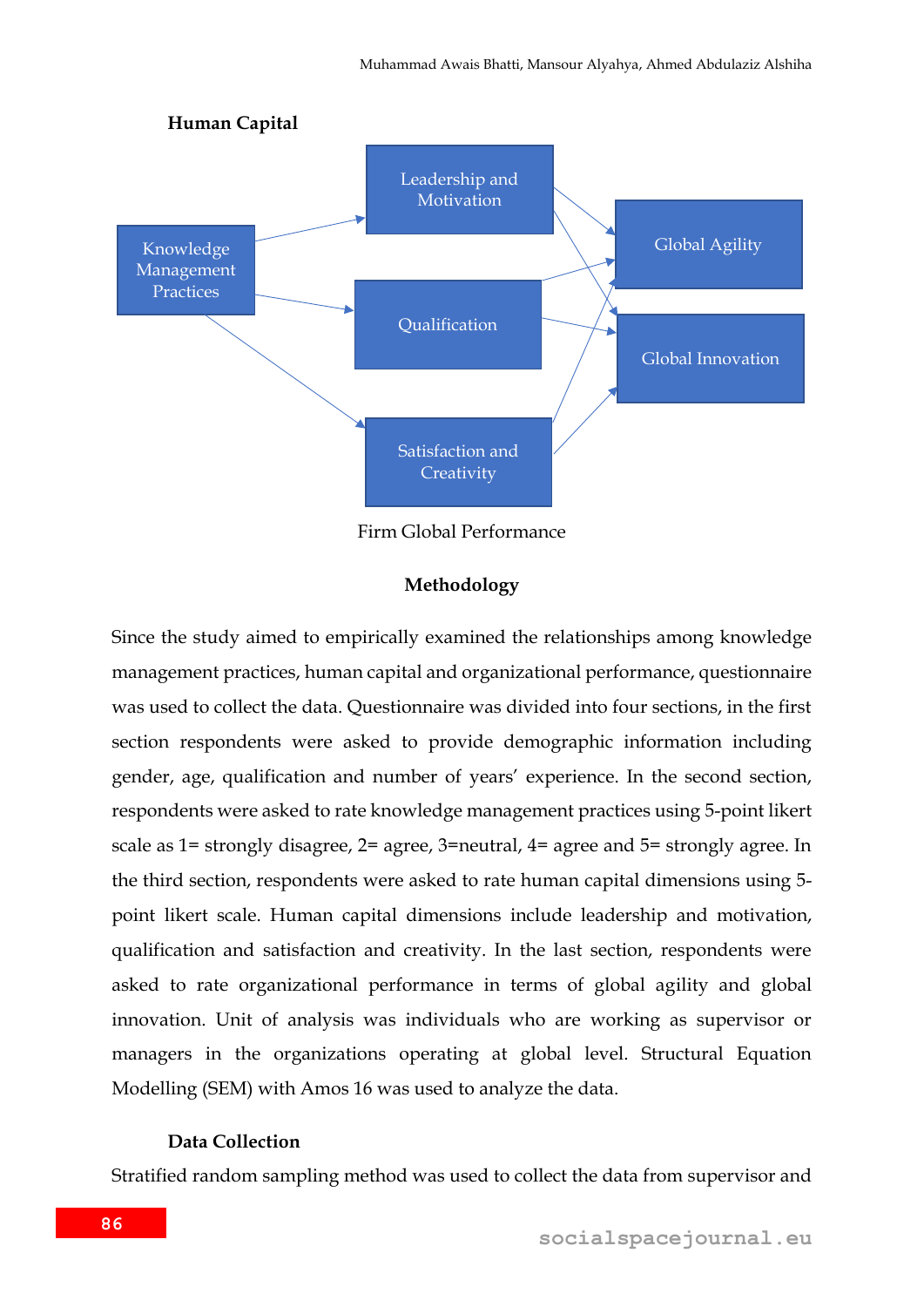managers working in various organizations such as hospitality and tourism, oil and gas, banking and finance, telecommunication, and education. Total 300 questionnaires were distributed with cover letter explaining the importance of study. After two weeks, a kind reminder was sent to complete the questionnaire. Total 189 completed questionnaires were returned in which 8 were discarded due to incomplete and illogical response. Therefore, 181 completed questionnaires were used in the analysis.

### **Measurements**

Human capital was measured using 13 items developed by Alnachef and Alhajjar (2017). Scales was consisting of 3 categories namely leadership and innovation, qualification and satisfaction and creativity. Leadership and motivation scales was measured using 5 items which includes "1-Our employees constantly do their best" 2- "Our employees have leadership skills" 3- "Our organization's employees evaluate their actions" 4- "Employees generally perform tasks with a lot of energy" 5- "Employees learn from each other" Qualification scale was measured using 5 items which includes 1- "Our employees competence is at a suitable level" 2- "When an employee leaves the company we have a training program for a successor" 3- "The organization supports employees in upgrading their skills and qualifications where necessary" 4- "Our company employees are considered intelligent (gifted)" 5- "Our employees are widely considered the best in the whole banking sector" Satisfaction and creativity was measured using 3 items which includes 1- "Our organization consistently generates new ideas" 2- "Our employees are satisfied with the organization" 3- "The organization is assured that it is getting the most from its employees".

Knowledge management practices scale was measured using 10 items adopted from Kaldeen and Nawaz (2020). Scale items includes 1- "We come up with new ideas about our products, services, working methods and process frequently" 2- "We develop new ideas and innovations in collaboration with external partners such as suppliers and clients" 3 "We quickly detect changes in market needs (e.g. preference of clients)" 4- "We collect information about our competitors actively and timely" 5- "We do lot of works to refine, organize and store the knowledge / information collected" 6- "The information sources, manuals and databases are up-to-date" 7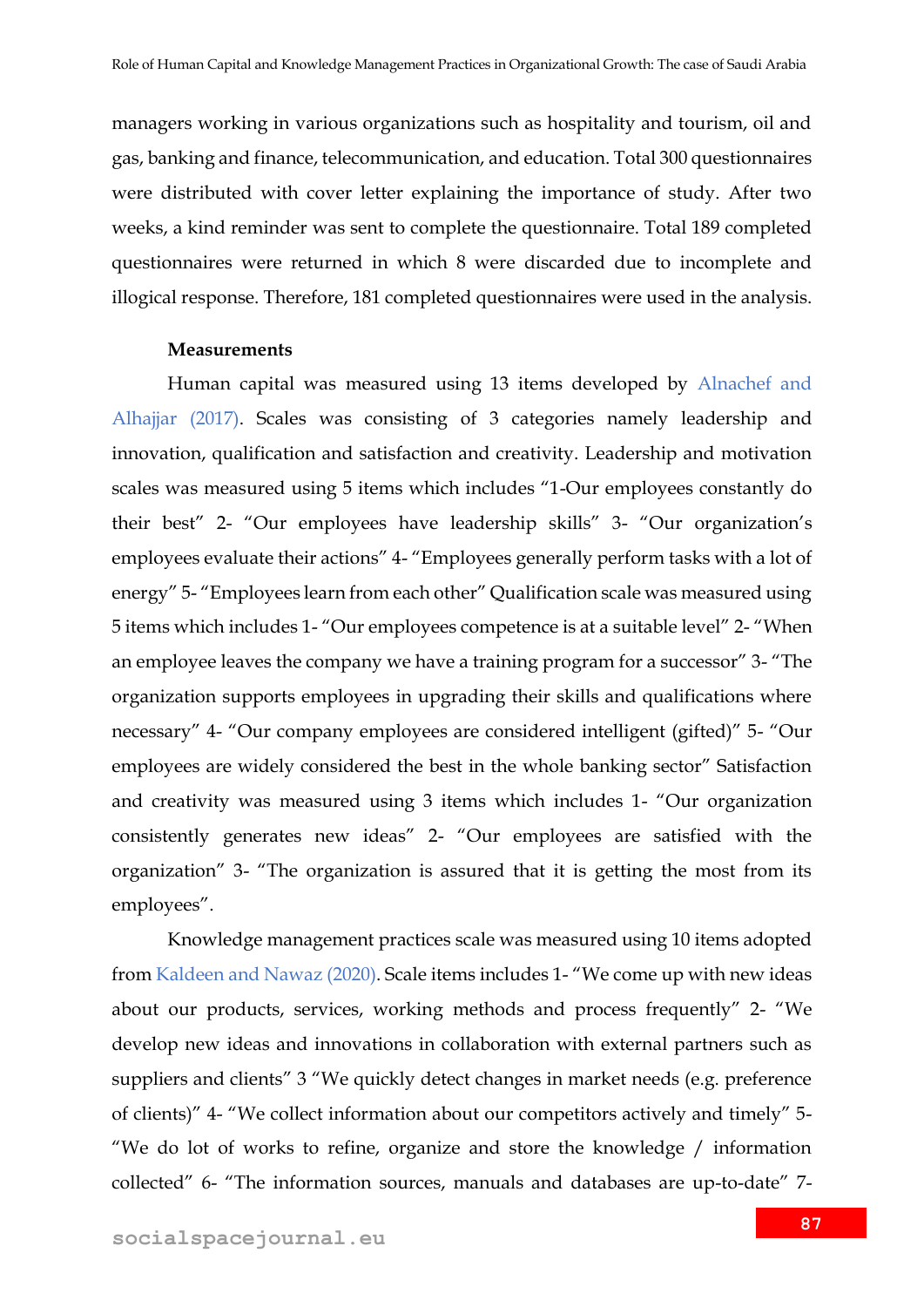"The firm applies available knowledge to improve its performance, efficiency, and services provided to customers" 8- "we are able to use knowledge to solve new problems" 9- "We have processes to protect knowledge from inappropriate use inside and outside the organization" 10 "We have extensive policies and procedures for protecting trade secrets".

Global performance was measured using two dimension namely global agility and global innovation adopted from Ahammad et al. (2021). Global agility was consisting of 7 items which includes 1- "My organization responds quickly to local business opportunities" 2. "My organization absorbs global information (from customers, suppliers, competitors, or industry leaders) quickly" 3. "Global learning capability is a source of my organization's global competitive advantage" 4. "My organization responds quickly and effectively to worldwide emergency situations" 5. "My organization responds quickly and effectively to worldwide technology and market changes" 6. "My organization is able to store global employee knowledge/expertise or operational processes" 7. "My organization utilizes industry leaders or international competitors to learn benchmarks". Global innovation was measured using 3 items which incudes 1. "My organization invests more on R&D than its international competitors" 2. "My organization enjoys lower costs on new product development or new technology development than its international competitors" 3. "My organization enjoys more new technology development or new product development than its international competitors".

### **Analysis and Results**

| Constructs                     | <b>Internal Consistency</b> |
|--------------------------------|-----------------------------|
| Knowledge management Practices | 0.74                        |
| Leadership and Motivation      | 0.69                        |
| Qualification                  | 0.73                        |
| Satisfaction and Creativity    | 0.78                        |
| Global Agility                 | 0.60                        |
| Global Innovation              | 0.68                        |

### Table 1. Reliability of the Scale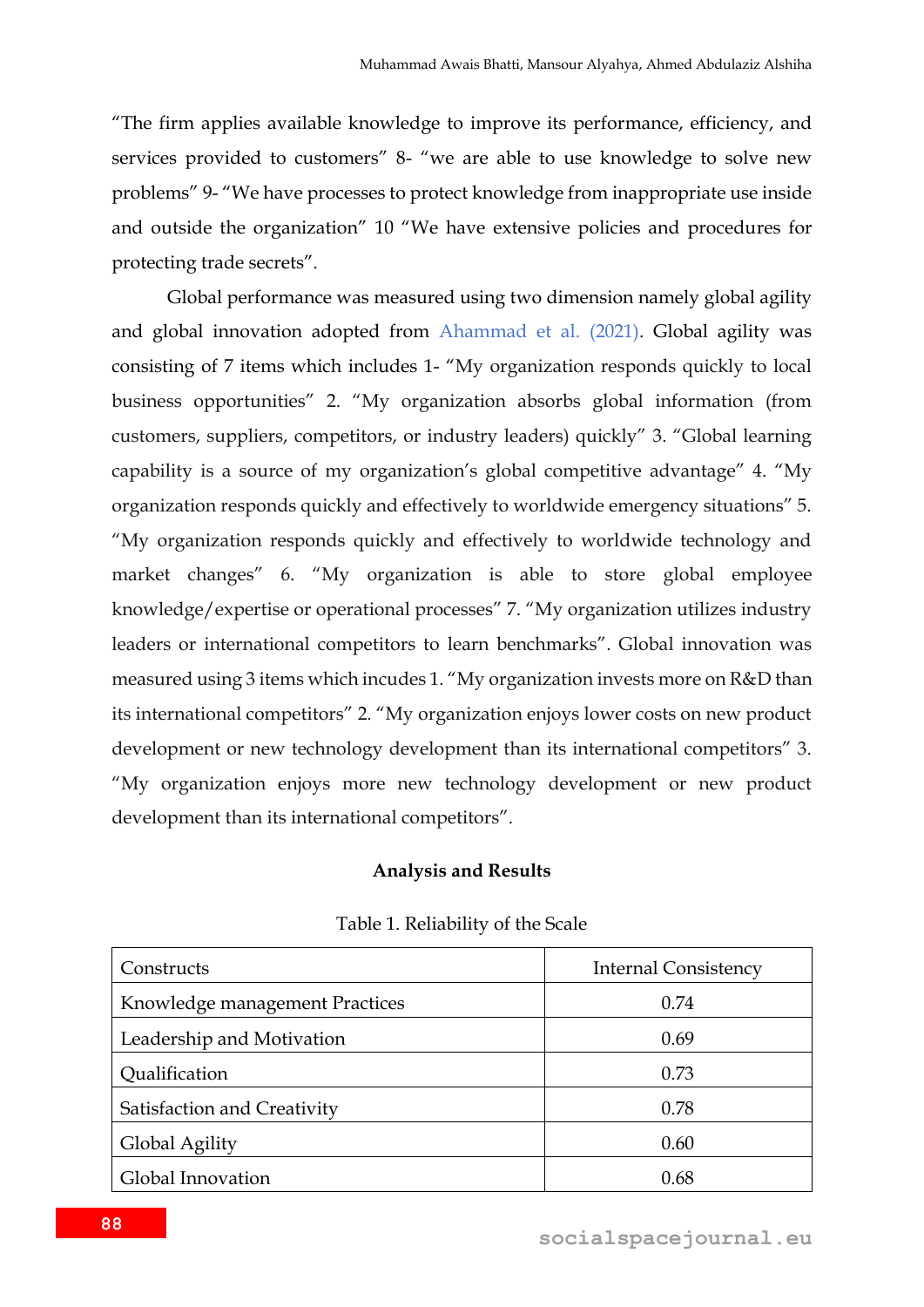Table 1 shows that the reliability of all scales is above then 0.6 Cooper et al. (2016) which indicates that all scales have higher internal consistency level.

| Demographics             | No. of Supervisor/Managers | Percentage |  |
|--------------------------|----------------------------|------------|--|
| Gender                   |                            |            |  |
| Male                     | 142                        | 78.4       |  |
| Female                   | 39                         | 21.5       |  |
| Age                      |                            |            |  |
| 18-28 years              | 28                         | 15.4       |  |
| 29-39 years              | 65                         | 35.9       |  |
| 40 and above             | 88                         | 48.6       |  |
| Education                |                            |            |  |
| Diploma                  | 21                         | 11.6       |  |
| Graduates                | 104                        | 57.4       |  |
| <b>Masters</b>           | 48                         | 26.5       |  |
| Others                   | 8                          | 4.4        |  |
| No. of years' Experience |                            |            |  |
| less than 5              | 14                         | 7.7        |  |
| $6-10$                   | 81                         | 44.7       |  |
| 11 and above             | 86                         | 47.5       |  |

| Table 2. Demographic profile |  |
|------------------------------|--|
|                              |  |

# **Notes for the Model**

## Table 3. Computation of degree of freedom (Default Model)

| Number of distinct sample moments             | 1325 |
|-----------------------------------------------|------|
| Number of distinct parameters to be estimated | 241  |
| Degree of freedom (1325-241)                  | 1084 |

### Table 4. Measurement Model fit

| Overall Model | Overall Model | Acceptable Model | Acceptable Baseline |
|---------------|---------------|------------------|---------------------|
| Measure       | Score         | Fit              |                     |
| CFI           | 0.931         | Passed           | $\geq 0.90$         |
| <b>AGFI</b>   | 0.864         | Passed           | $\geq 0.80$         |
| <b>RMSEA</b>  | 0.024         | Passed           | < 0.10              |
| CMIN/DF       | 1.55          | Passed           | $\leq 3$            |
| TLI           | 0.904         | Passed           | $\geq 0.89$         |
| IFI           | 0.911         | Passed           | $\geq 0.90$         |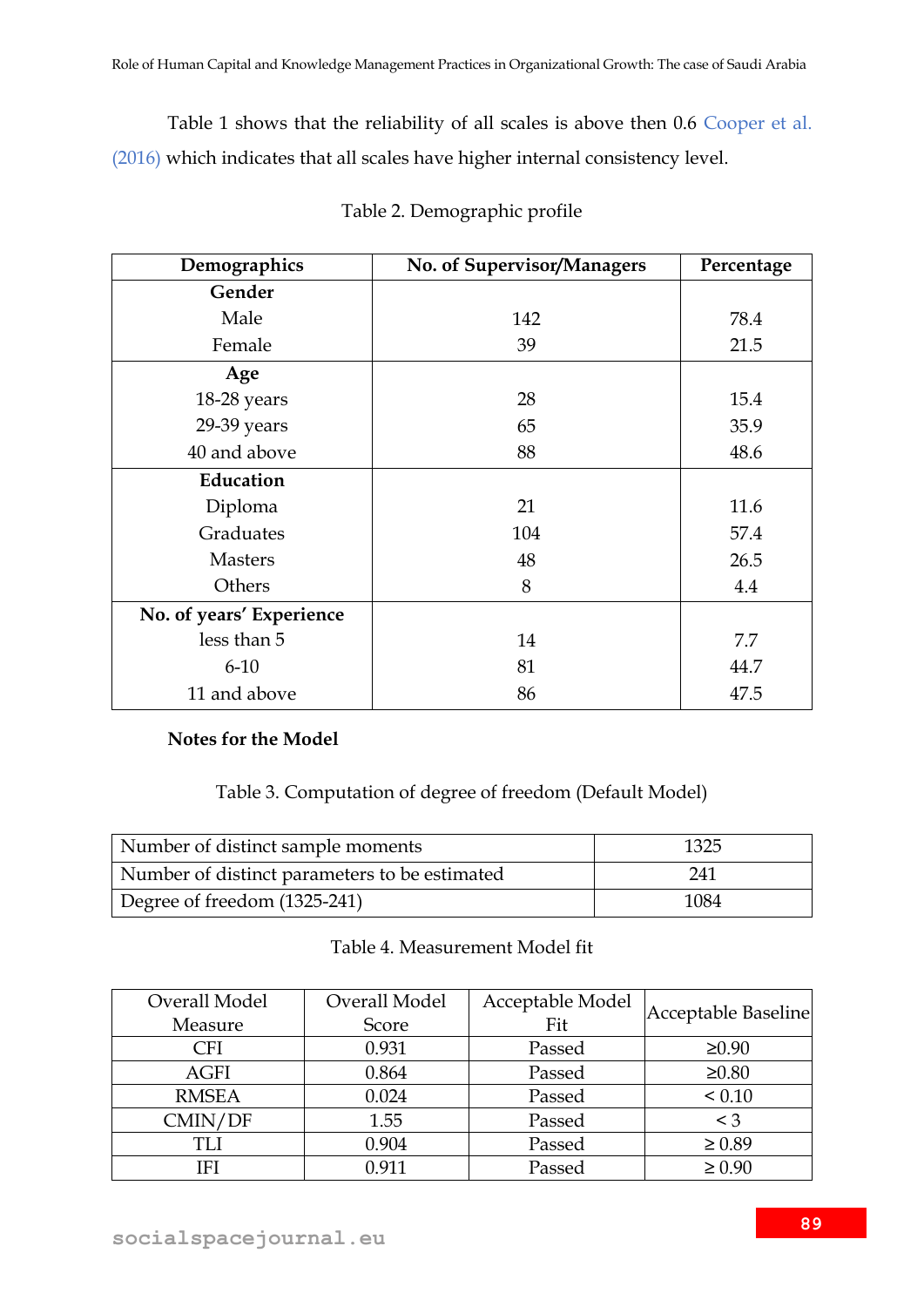| Overall Model | Proposed | Acceptable Model | Acceptable      |
|---------------|----------|------------------|-----------------|
| Measure       | Model    | Fit              | <b>Baseline</b> |
| <b>CFI</b>    | 0.943    | Passed           | $\geq 0.90$     |
| <b>AGFI</b>   | 0.814    | Passed           | $\geq 0.80$     |
| <b>RMSEA</b>  | 0.027    | Passed           | ${}_{0.10}$     |
| CMIN/DF       | 1.97     | Passed           | $<$ 3           |
| TLI           | 0.927    | Passed           | $\geq 0.89$     |
| <b>IFI</b>    | 0.949    | Passed           | $\geq 0.90$     |

### Table 5. Structural Model fit

# Table 6. Summary of Effects

|                                         | Direct  | Indirect  | Total   |  |
|-----------------------------------------|---------|-----------|---------|--|
| Variables                               | Effects | Effects   | Effects |  |
| KM Practices --> leadership and         | 0.201   | --------  | 0.201   |  |
| motivation                              |         |           |         |  |
| KM Practices --> Qualification          | 0.147   |           | 0.147   |  |
| KM Practices --> Satisfaction and       |         |           | 0.255   |  |
| creativity                              | 0.255   |           |         |  |
| KM Practices --> Global agility         | 0.187   | --------  | 0.187   |  |
| KM Practices --> Global Innovation      | 0.197   |           | 0.197   |  |
| Leadership and motivation -- > Global   |         |           |         |  |
| agility                                 | 0.244   |           | 0.244   |  |
| Leadership and motivation -- > Global   |         |           |         |  |
| innovation                              | 0.314   | --------- | 0.314   |  |
| Qualification -- > Global agility       | 0.288   |           | 0.288   |  |
| Qualification -- > Global innovation    | 0.387   |           | 0.387   |  |
| Satisfaction and creativity -- > Global |         |           |         |  |
| agility                                 | 0.211   | --------  | 0.211   |  |
| Satisfaction and creativity -- > Global |         |           |         |  |
| innovation                              | 0.246   |           | 0.246   |  |
| KM Practices --> Global agility         |         | 3.57      | 3.57    |  |
| KM Practices --> Global Innovation      | ------- | 2.99      | 2.99    |  |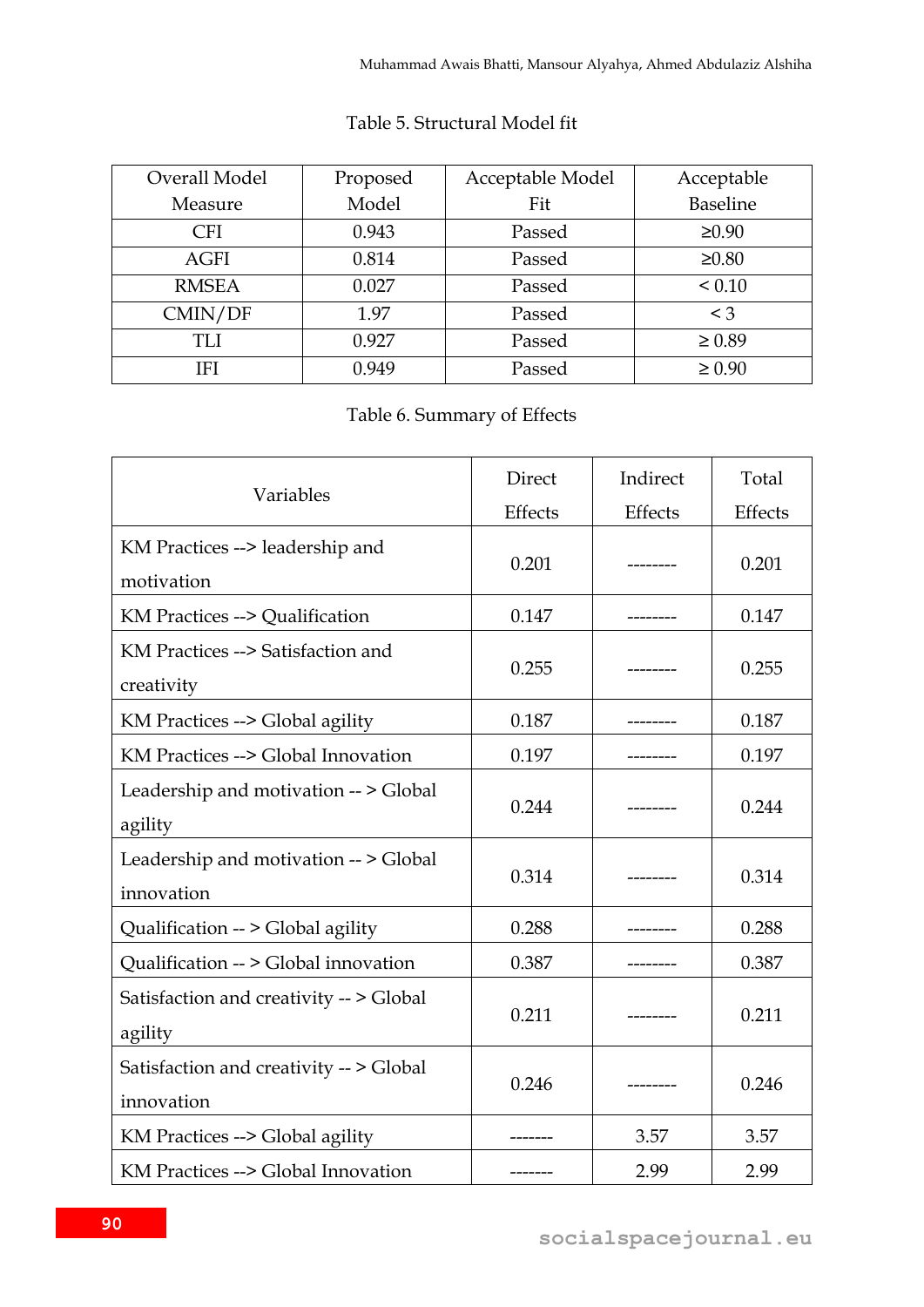| Hypotheses     |                                                      | $P-$  | $\dagger$ - | Accept    |
|----------------|------------------------------------------------------|-------|-------------|-----------|
|                |                                                      | value | value       | or reject |
|                | Leadership and motivation mediate the                |       |             |           |
| H1             | relationship between KM practices and global         | 0.077 | 3.77        | Accept    |
|                | agility.                                             |       |             |           |
|                | Leadership and motivation mediate the                |       |             |           |
| H2             | relationship between KM practices and global         | 0.065 | 3.47        | Accept    |
|                | innovation.                                          |       |             |           |
|                | Qualification mediates the relationship between      | 0.470 | 1.20        | Reject    |
| H <sub>3</sub> | KM practices and global agility.                     |       |             |           |
|                | Qualification mediates the relationship between      |       |             |           |
| H4             | KM practices and global innovation.                  | 0.550 | 1.57        | Reject    |
| H <sub>5</sub> | Satisfaction and creativity mediate the relationship | 0.057 | 2.58        | Accept    |
|                | between KM practices and global agility.             |       |             |           |
| H <sub>6</sub> | Satisfaction and creativity mediate the relationship | 0.044 | 3.10        | Accept    |
|                | between KM practices and global innovation.          |       |             |           |

### Table 7. Result of Analyses and Hypotheses

Results of the SEM reported that leadership and motivation, satisfaction and creativity mediate the relationship between KM practices and global agility and global innovation whereas qualification does not mediate the relationship between KM practices and global agility and global innovation. These results lead to accept H1, H2, H5 and H6 ((t = 3.77, 3.47, 2.58, 3.10; t > 1.96; Hair et al., 2007) respectively whereas reject H3 and H4 (t = 1.20, 1.57; t > 1.96; Hair et al., 2007).

### **Discussion**

Rezaei et al. (2021) explained that knowledge management practices cannot be effective until knowledge is effectively use by employees. In this regards, Tubigi and Alshawi (2015) argued that organizations cannot improve their performance through knowledge management practices until these practices are incorporated in organizational culture such as leadership and support, innovativeness, training and incentives etc. Therefore, purpose of this study is to empirically examine these arguments to develop better understanding about the role of KM practices and human capital in enhancing organizational performance.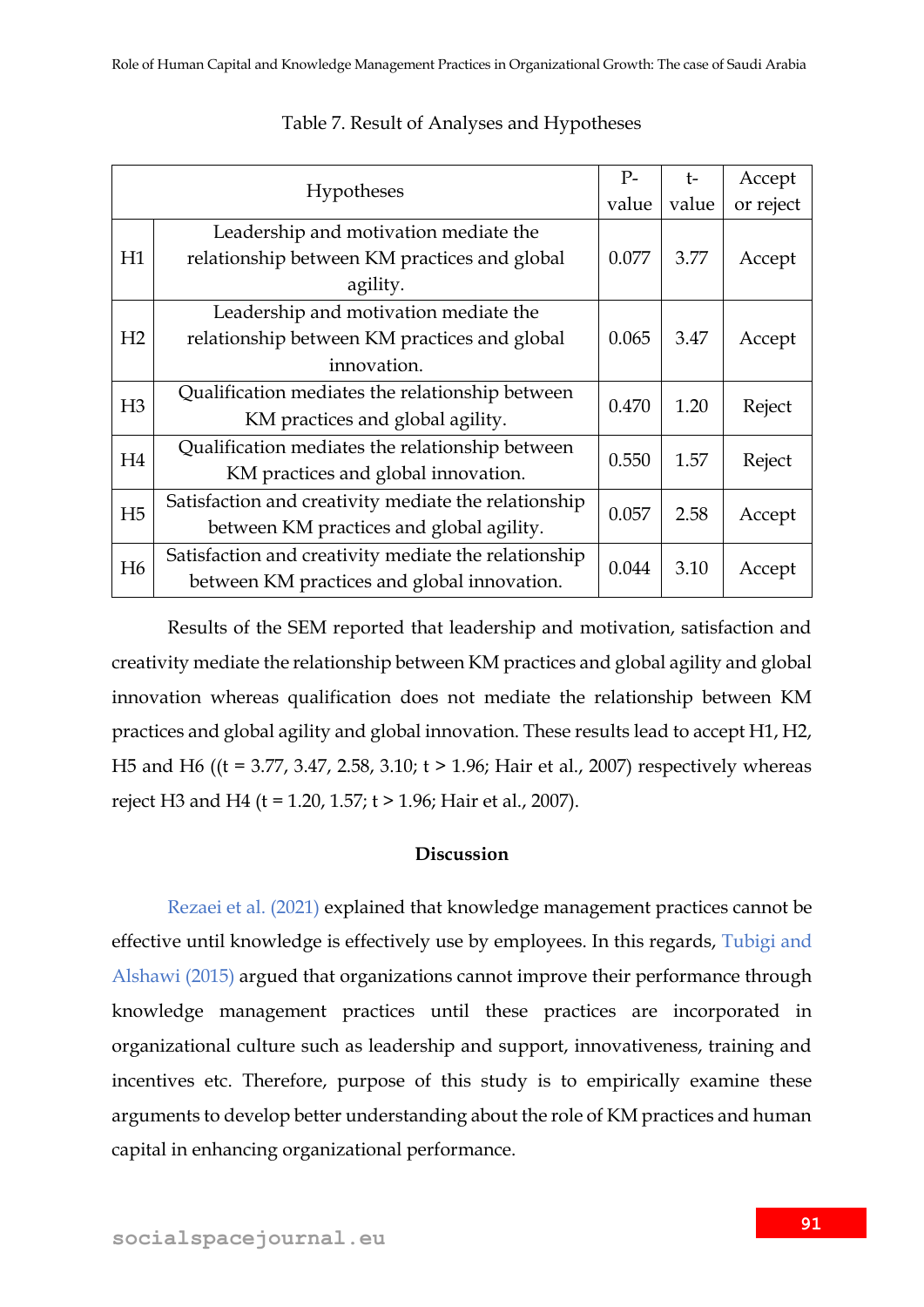Findings of this study indicated that KM practices positively influence human capital dimension of leadership and motivation which further influence organizational performance in terms of global agility and global innovations. In other words, leadership and motivation mediates the relationship between KM practices and organizational performance. Findings of this study support the viewpoints of Rezaei et al. (2021) in which they argued that organization cannot enjoy the benefits of KM practices unless their employees are engage in these practices and leaders develop learning culture. Point of consideration is that when leaders develop a culture of knowledge sharing, employees get motivated which encourage them to share their ideas. These practices and culture help organization to be more innovative and gain competitive advantage in the market.

Findings of this study also reported that KM practices positively influence satisfaction and creativity which further influence organizational performance in terms of global agility and global innovation. In other words, satisfaction and creativity mediates the relationship between KM practices and organizational performance. Findings of this study support the conceptualization of Birasnav and Rangnekar (2010); Sohrabi et al. (2015) in which they highlighted that KM practices cannot be successfully implement without engagement of human since employees creativity will be helpful to effectively implement KM practices. It can be concluded that KM practices with employee's creativity helps organization to be more innovative.

Findings of this study explained that KM practices can be more effective when organizations focus on developing human capital by providing learning culture, promoting knowledge sharing behavior, encouraging innovative ideas, motivating employees to acquire, share and retain the knowledge. In this regard, Al-Qatawneh et al. (2019) suggested that employees motivation and satisfaction to be more innovative can be enhanced through effective training and learning culture. Therefore, leaders can play important role in motivating employees to apply the learned skills and share their ideas to help organization to improve performance. These initiatives help organizations to effectively implement KM practices which leads to enhance organizational performance in terms of global innovation and global agility.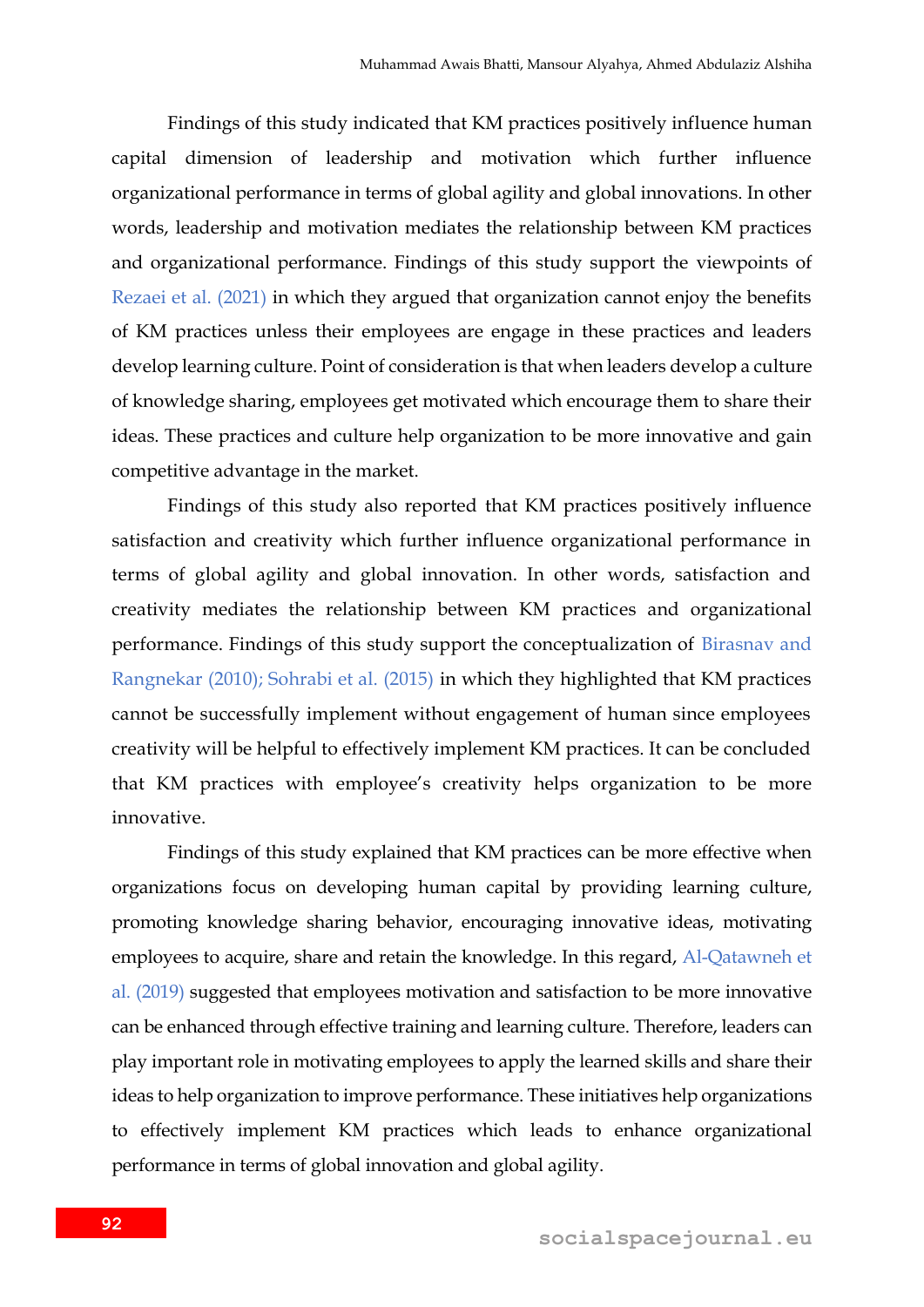### **Implications**

Based on the study findings, this study explains many theoretical and practical implications. Theoretically, findings of this study provide support about conceptualization of human capital scale based on three dimensions namely leadership and motivation, qualification, satisfaction, and creativity. Confirmatory factor analysis supports these three dimensions which justify the conceptualization of the scale. In addition, Findings of this study explain that three-dimension scale of human capital mediate the relationship between KM practices and organizational performance in terms of global agility and global innovation. These findings strengthen the body of literature and develop understanding about knowledge management, human capital, and firm global performance. From practical point of view, findings of this study explain that knowledge management practices alone will not be effective to enhance organizational performance, but organizations need to develop their human capital for better results. Mangers and policy makers should promote learning culture and provide training and skills development programs to their employees to improve their innovative behavior. Therefore, when employees are motivated to share the learned knowledge, leaders provide opportunities to practice learned skills and employees are satisfied with development process, it helps organization to be more innovative. In addition, managers and supervisor should explain to their employees how their knowledge, skills and abilities can help organization to perform better. These practices will also improve organizational global agility.

#### **Limitations and Future research Directions**

There are few limitations in this research which invite researchers to further expand boundaries of current research. Firstly, response rate in this research was low which may hinder the generalization of the findings of this study. Future researchers should test these relationships based on larger set of data to better generalize the findings. In addition, current research focus on those organizations who are only involve in global operation and findings may not be completely applicable on those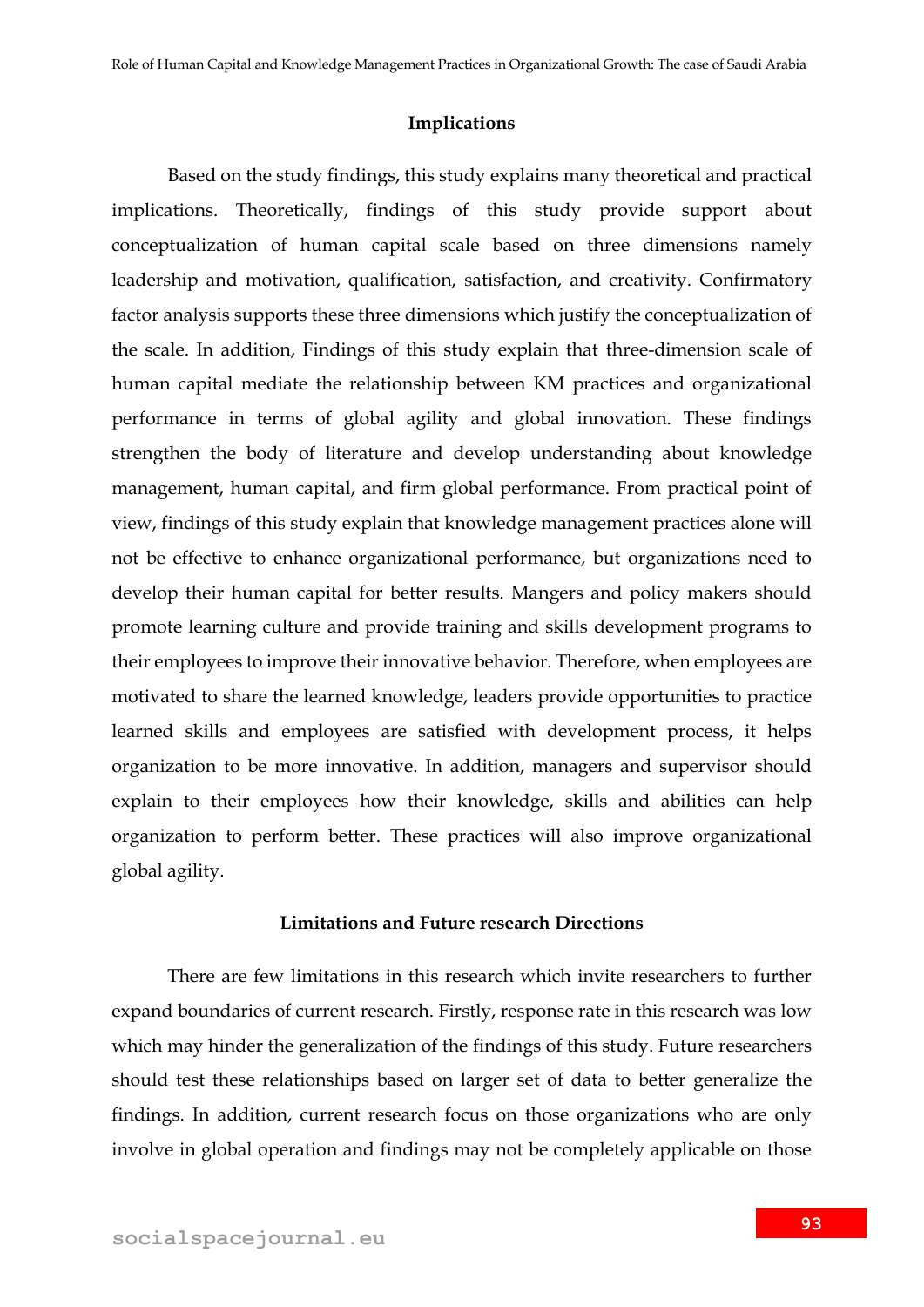organizations operating at national level only. Therefore, future research should focus on those organizations operating at national level as well. Furthermore, mostly target organizations in this study were large firms and findings of this study may not be completely applicable for SME's. Future research should explore how KM practices and human capital based on three dimensions perform in the context of SME's only and how these factors influence SME's performance operating at national and global level. Lastly, current research did not measure organizational performance in term of global financial performance. Future research should focus third dimension of firm performance and measure organizational performance based on three dimensions namely global agility, global innovation, and global financial performance.

### **Acknowledgement**

This work was supported by the Deanship of Scientific Research, King Faisal University, Saudi Arabia [Project No. NA000222].

### **References**

- Ahammad, M. F., Basu, S., Munjal, S., Clegg, J., & Shoham, O. B. (2021). Strategic agility, environmental uncertainties and international performance: The perspective of Indian firms. *Journal of World Business, 56*(4), 101218. <https://doi.org/10.1016/j.jwb.2021.101218>
- Al-Qatawneh, N. A. W., Al-Tarawneh, S. J., Al-Qatawneh, N. A. W., & Al-Adaileh, R. M. (2019). The impact of knowledge management processes on operational performance as mediated by IT agility. *International Review of Management and Marketing, 9*(1), 36.
- Alnachef, T. H., & Alhajjar, A. A. (2017). Effect of human capital on organizational performance: A literature review. *International Journal of Science and Research, 6*(8), 1154-1158.
- Alshammari, A. A. (2020). The impact of human resource management practices, organizational learning, organizational culture and knowledge management capabilities on organizational performance in Saudi organizations: a conceptual framework. *Revista Argentina de Clínica Psicológica, 29*(4), 714.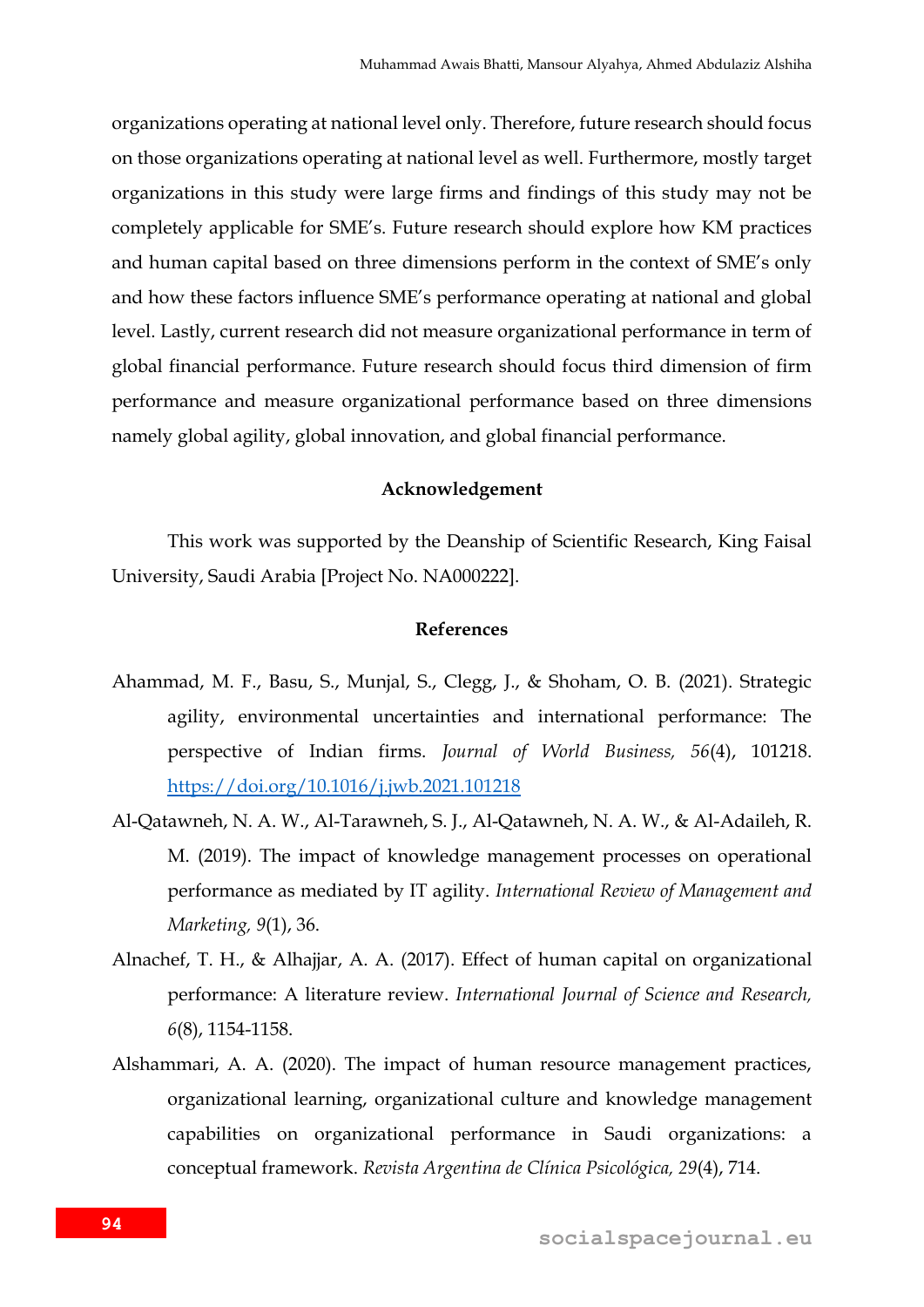- Birasnav, M., & Rangnekar, S. (2010). Knowledge management structure and human capital development in Indian manufacturing industries. *Business Process Management Journal, pp. 261-73.* <https://doi.org/10.1108/14637151011017949>
- Bontis, N. (1998). Intellectual capital: an exploratory study that develops measures and models. *Management decision*.<https://doi.org/10.1108/00251749810204142>
- Cooper, A. L., Huscroft, J. R., Overstreet, R. E., & Hazen, B. T. (2016). Knowledge management for logistics service providers: the role of learning culture. *Industrial Management & Data Systems*. [https://doi.org/10.1108/IMDS-06-](https://doi.org/10.1108/IMDS-06-2015-0262) [2015-0262](https://doi.org/10.1108/IMDS-06-2015-0262)
- Fatemeh, G., Jamal, S., & Alireza, Z. (2017). Protective effect of coenzyme Q10 on methamphetamine-induced apoptosis in adult male rats.
- Fayyaz, A., Chaudhry, B. N., & Fiaz, M. (2020). Upholding knowledge sharing for organization innovation efficiency in Pakistan. *Journal of Open Innovation: Technology, Market, and Complexity, 7*(1), 4[. https://doi.org/10.3390/joitmc7010004](https://doi.org/10.3390/joitmc7010004)
- Gardner, D. G., Discenza, R., & Dukes, R. L. (1993). The measurement of computer attitudes: An empirical comparison of available scales. *Journal of Educational Computing Research, 9*(4), 487-507. [https://doi.org/10.2190/DXLM-5J80-](https://doi.org/10.2190/DXLM-5J80-FNKH-PP2L) [FNKH-PP2L](https://doi.org/10.2190/DXLM-5J80-FNKH-PP2L)
- Hsu, I. C. (2008). Knowledge sharing practices as a facilitating factor for improving organizational performance through human capital: A preliminary test. *Expert Systems with applications, 35*(3), 1316-1326[. https://doi.org/10.1016/j.eswa.2007.08.012](https://doi.org/10.1016/j.eswa.2007.08.012)
- Hsu, Y.-H., & Fang, W. (2009). Intellectual capital and new product development performance: The mediating role of organizational learning capability. *Technological Forecasting and Social Change, 76*(5), 664-677. <https://doi.org/10.1016/j.techfore.2008.03.012>
- Huang, J. W., & Li, Y. H. (2009). The mediating effect of knowledge management on social interaction and innovation performance. *International journal of Manpower, vol. 30, no. 3*.<https://doi.org/10.1108/01437720910956772>
- Ipe, M. (2003). Knowledge sharing in organizations: A conceptual framework. *Human resource development review, 2*(4), 337-359. <https://doi.org/10.1177/1534484303257985>